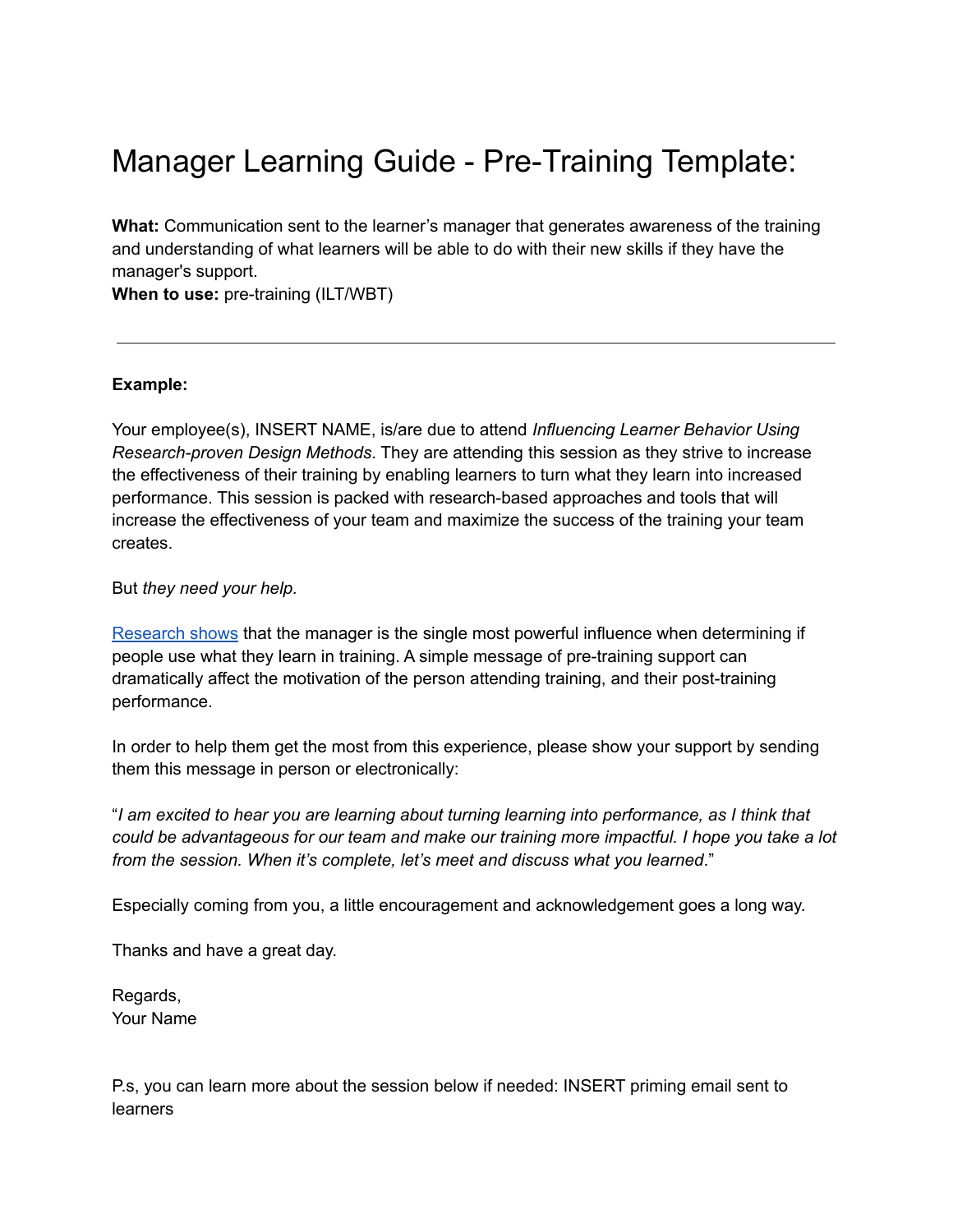**Template**:

**Notes for use:** remove the green highlighted text and edit the yellow highlighted text to suit your needs. Try to use priming words (**orange highlighted text**) when possible.

Learner and learning details: Your employee(s), NAME, is/are due to attend *Influencing Learner Behavior Using Research-proven Design Methods.* Explain the learners motivations: They are attending this session as they strive to increase the effectiveness of their training, and enable their learners to accomplish their goals by turning their learning into action. Increase awareness of training objectives: This session is packed with research-based approaches and tools that will (how the manager will benefit) increase the learning design skills in your team and maximise the success of the training your team creates.

Signal that action is required: But, *they need your help / This is only possible with your support*

Show how important they are: [Research](https://www.emerald.com/insight/content/doi/10.1108/00197851011026063/full/html) shows that the manager is the single most powerful influence on determining if people use what they learn in training. Demonstrate that helping is easy: A simple message of pre-training support can dramatically affect the motivation of the person attending training, and, what they do after training.

Call to action: In order to help them to achieve their goals, please show your support by sending them this message in person or electronically:

"I am excited to hear you are learning about turning learning into performance, as I think that could be advantageous for our team and make our training more impactful. I hope you take a lot from the session. When it's complete, let's meet and discuss what you learned."

Show how important they are: Especially coming from you, a little encouragement and acknowledgement goes a long way.

Sign-off: Thanks and have a great day.

Regards,